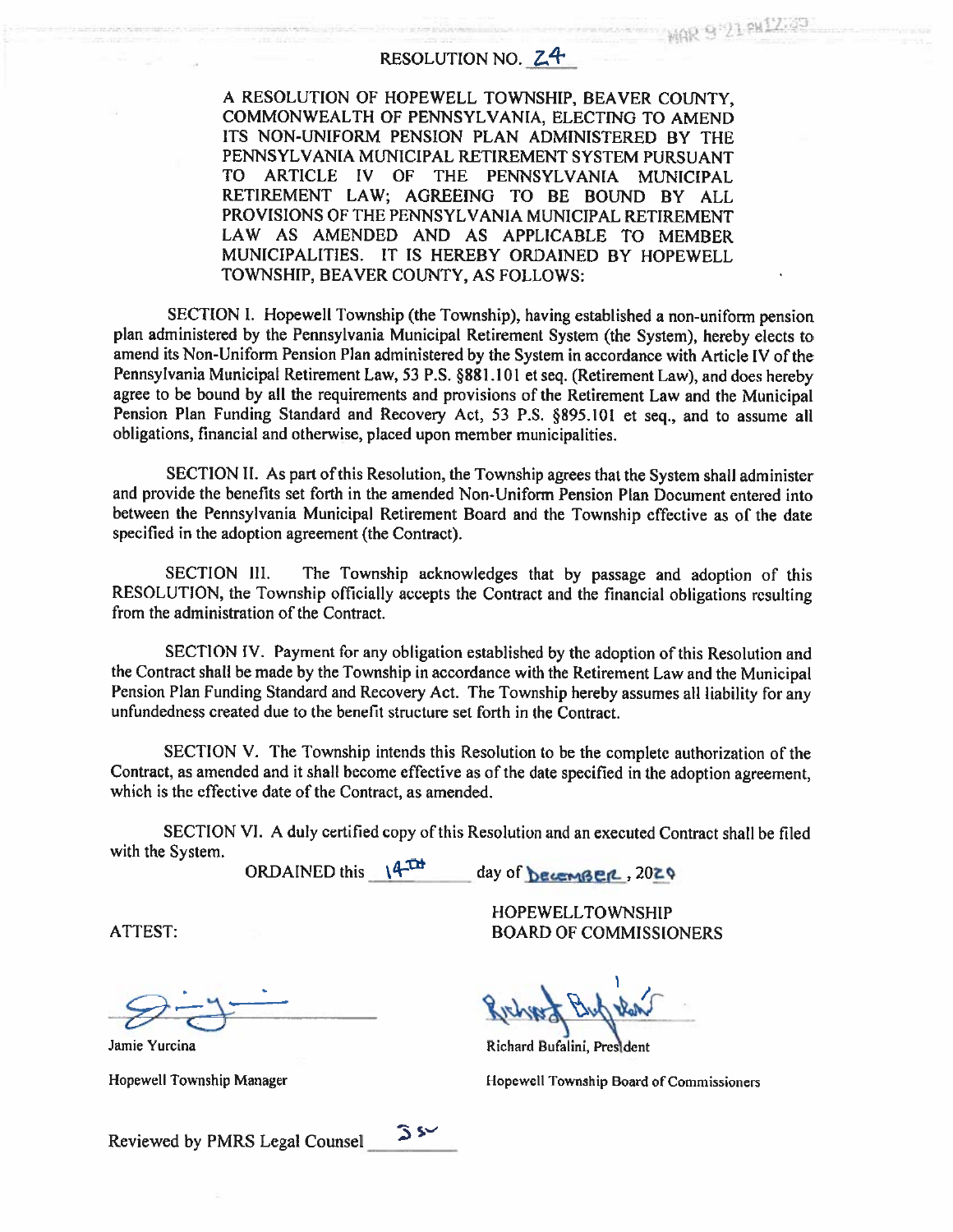

### PENNSYLVANIA MUNICIPAL RETIREMENT SYSTEM DEFINED BENEFIT PLAN **Adoption Agreement Amendment**

The undersigned, Hopewell Township, Pennsylvania ("Municipality"), pursuant to Article XVI of the Base Plan Document, is amending its Adoption Agreement having the effective date and the expiration date as shown below. The Municipality makes the following elections granted under the provisions of the Base Plan Document:

# **PLAN AMENDMENT**

| <b>Amendment Effective Date:</b>          |                                                                                                                                                                                                                                           | <b>January 1, 2021</b>                                                                                              |  |
|-------------------------------------------|-------------------------------------------------------------------------------------------------------------------------------------------------------------------------------------------------------------------------------------------|---------------------------------------------------------------------------------------------------------------------|--|
| <b>Adoption Agreement Effective Date:</b> |                                                                                                                                                                                                                                           | <b>January 1, 2020</b>                                                                                              |  |
| Application:                              |                                                                                                                                                                                                                                           | Limited                                                                                                             |  |
| <b>Amendment Expiration Date:</b>         |                                                                                                                                                                                                                                           | December 31, 2021                                                                                                   |  |
| <b>General Description:</b>               | Changes the Required Member Contributions as otherwise<br>specified in Section 4.02 of the Plan Document for all<br>Compensation earnings periods ending between the Amendment<br><b>Effective Date and the Amendment Expiration Date</b> |                                                                                                                     |  |
| <b>Affected Members:</b>                  |                                                                                                                                                                                                                                           | Eligible Employees who are Active Members between the<br>Amendment Effective Date and the Amendment Expiration Date |  |

# **AMENDED ADOPTION AGREEMENT SECTIONS**

The Sections of the Adoption Agreement below are applicable to this Amendment and will be effective for the Affected Members between Amendment Effective Date and the Amendment Expiration Date. All other sections of the applicable Defined Benefit Plan Adoption Agreement 001 remain the same during the period between the Amendment Effective Date and the Amendment Expiration Date.

#### 4.02 **MEMBER AFTER-TAX CONTRIBUTIONS.**

Contribution Requirement (Select all that apply)

- $[-]$ Not Permitted
- Required in an amount equal to four percent (4.00%) of Compensation  $|X|$

#### Contribution Remittance (Select One)

- On a payroll basis  $[X]$ 
	- [--] Per Weekly Period
	- [X] Per Bi-Weekly Period
	- [ -- ] Per Semi-Monthly Period
	- [--] Per Monthly Period
	- [ -- ] Per Other Period:
- On a monthly basis  $[-1]$
- On a quarterly basis  $[-]$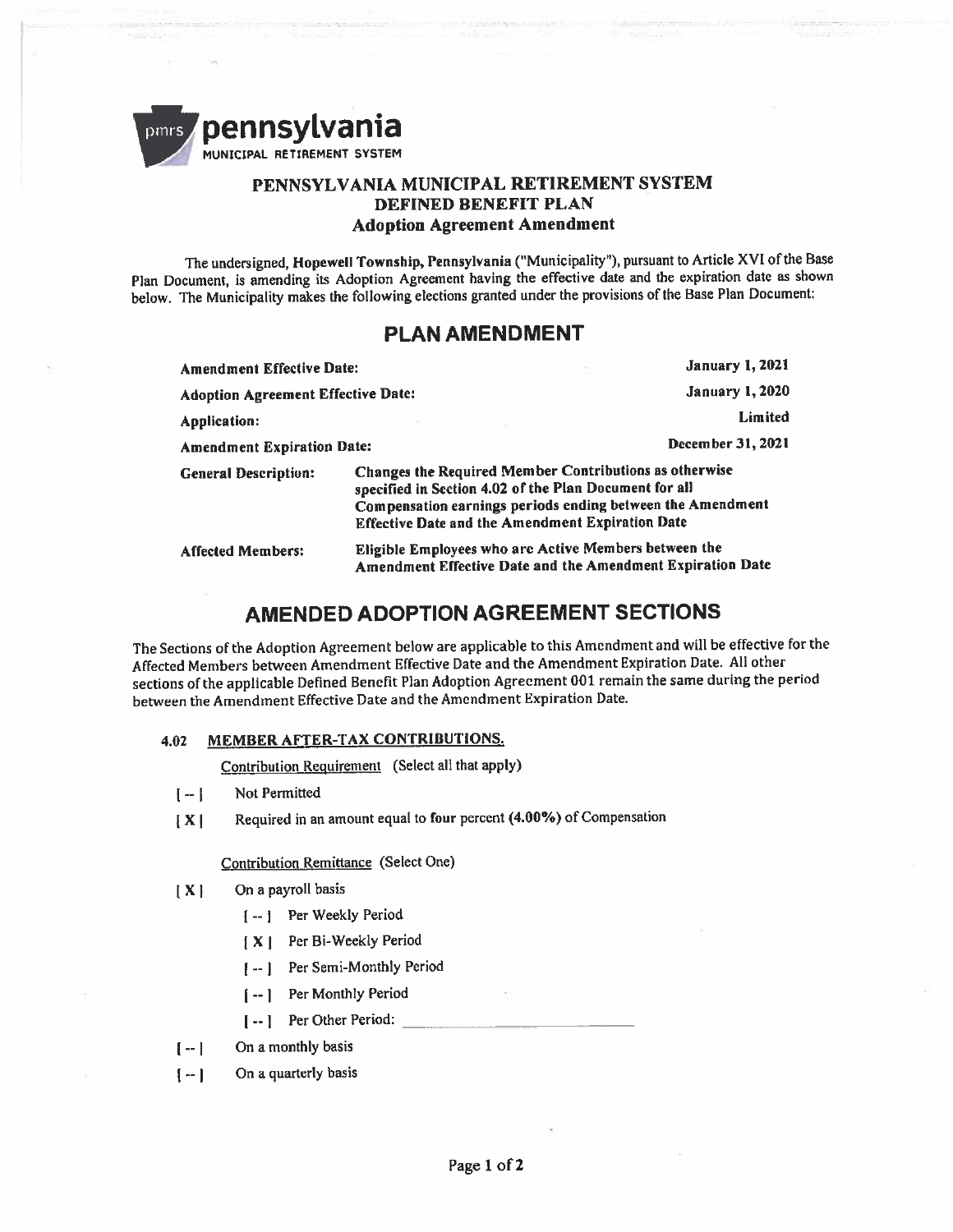

The Municipality hereby agrees to the provisions of this Adoption Agreement Amendment, and in witness of its agreement, the Municipality by its duly authorized officers has executed this Adoption Agreement Amendment, on the date specified below.

IN WITNESS WHEREOF, we have hereunto set our hands and seal the day, month and year above written.

**ATTEST:** 

HOPEWELL TOWNSHIP (04-090-4 N)

**BY** DATE: PENNSYLVANIA MUNICIPAL **ATTEST RETIREMENT BOARD** BY **Board Chair** Secretary **JAN 22 2021** DATE: form**and** deal Approv  $49-FA-1.0$ BY Office of General Counsel Chief Cou BY: 49-FA-1.0 Office of Attorney General

This Plan is an important legal document. Failure to properly fill out this Adoption Agreement Amendment may result in disqualification of this Plan. PMRS will inform you of any amendments made to the Base Plan Document. The address of PMRS is 1721 North Front Street, Harrisburg, PA 17102.

You may rely on an opinion letter issued by the Internal Revenue Service as evidence that this Plan is qualified under Code Section 401 only to the extent provided in Revenue Procedure 2015-36.

You may not rely on the opinion letter in certain other circumstances or with respect to certain qualification requirements, which are specified in the opinion letter issued with respect to the Plan and in Revenue Procedure 2015-36. In order to have reliance in such cases, an individual application for a determination letter must be made to Employee Plans Determinations of the Internal Revenue Service.